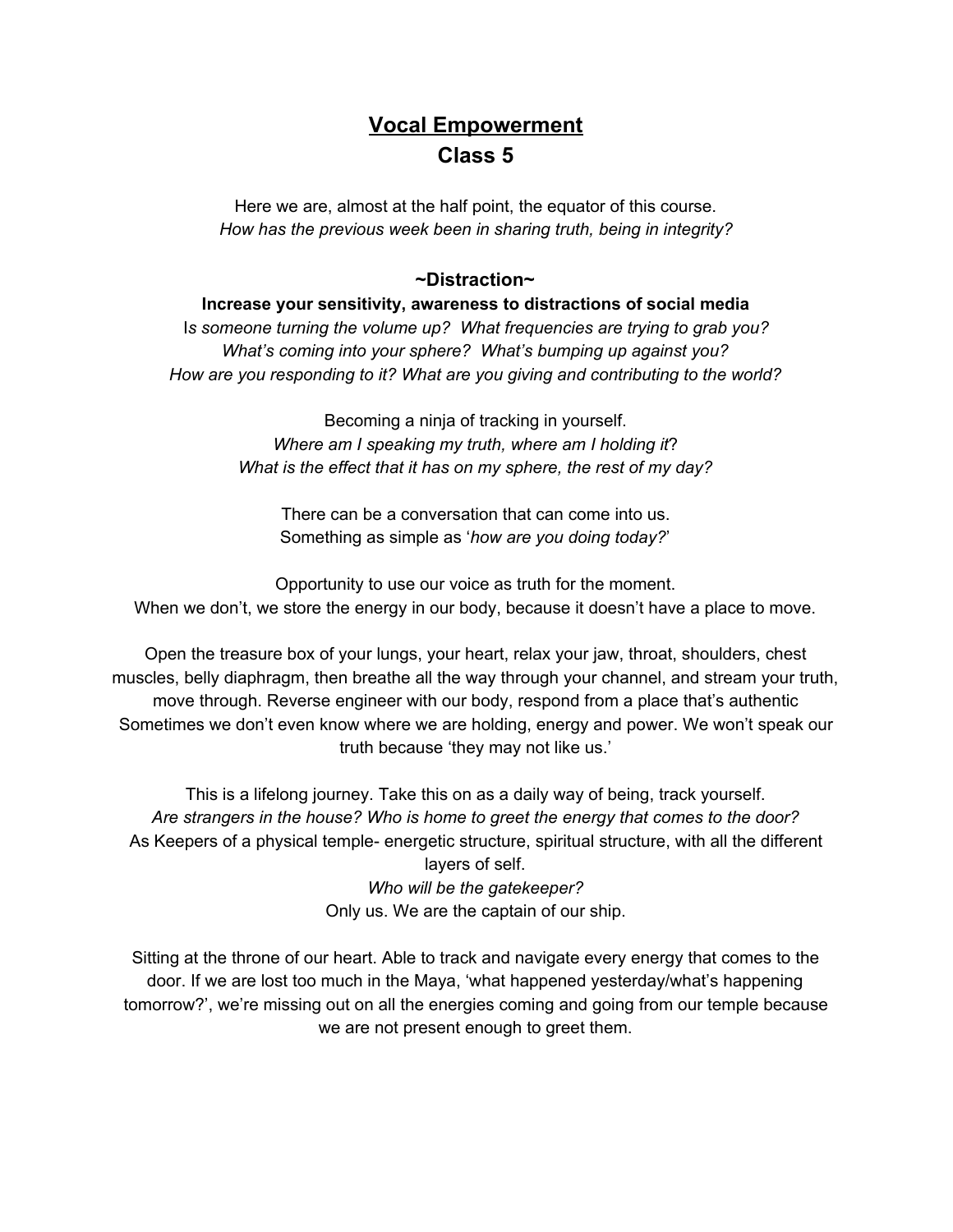Now when we come to meet any situation where we are using the tool of our voice, We must have the **presence** and the captains seat, Or else it's blowing through a hollow flute. Calling upon our master presence, wholeness, and balance.

#### **Review morning practice**

-Tone home -Move tone internally -Tone into outer sphere -Get local universe glowing and shiny -Feel and sense 360 degrees, no gaps, no holes -Seal this sphere -Hold hands out, fingertips, -feel, see with inner camera lens this orb around you -Tone Home - Follow up by opening a sphere of time over our day To do this takes imagination, presence, time travel vision where we are forecasting into future moments and decided how we were going to feel- 'pre-paving'

#### **Today's Spherical Exploration Tool- SPACE**

Opening wider and wider- to touch the room we're in, the building we're in, the space we occupy. It may include other people, life, plants, animals. With a sphere of space- the wider we go, we can expand and include multiple blocks, multiple miles, see from multiple directions. Opportunity to practice expanding vision.

#### *How much space are you willing to hold?*

If you find that you become light headed, bring it back- re-locate yourself in the center This is not a kindergarten activity. This is adept spherical training.

In order to hold more and more space, stabilize more presence in the sphere, without getting knocked off of our throne.

*How far can you go sonically and visually? How much space can you occupy?* Tap into the feeling if your sphere getting bigger and bigger. Keep yourself centered as you get bigger.

When strong embodied spirits are walking down the street, you can feel their energy field from miles away, weeks away.

Imagine the field of our heart expanding and holding the room.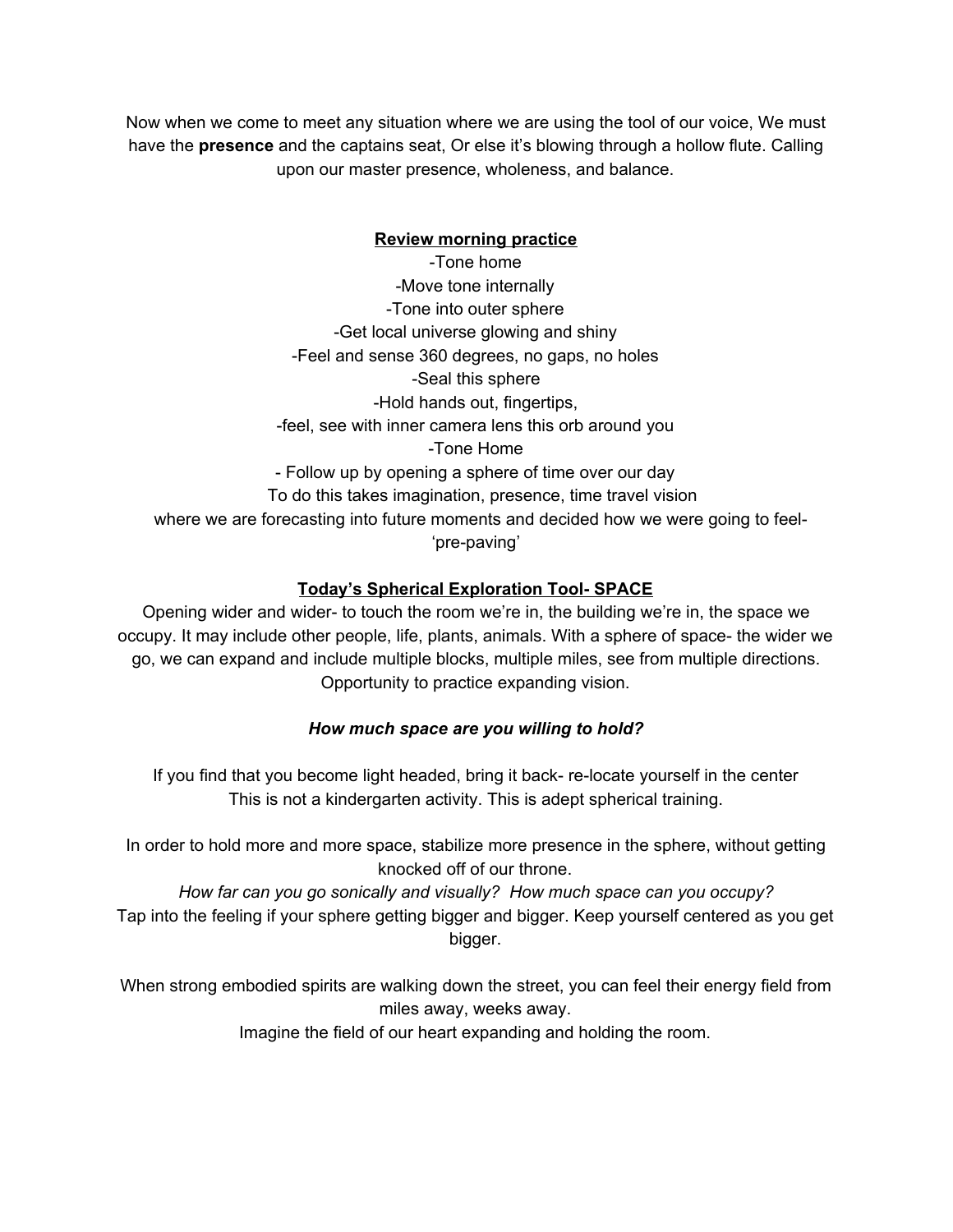It's not authentic to hold space for everyone. The 'helper'- doesn't need to be the helper for everyone. It can be a very beautiful and justifiable attribute. Just don't be the martyr. Lots of healers have an intention to help. But at what cost?

#### Mastering our sovereign sphere, stay connected, stay creative. *Where is the line of over giving?* Find the line.

Expanding and contracting your sphere- refine and define the edges of what you are holding Not holding everyone out of a default. Hold when we intentionally open our sphere to hold them, then pull back.

With people who have mastered personal energy, it becomes easier to know what's ours and what's not ours.

## *Whose stuff is this?*

This practice will help us define how much energy we hold. Earth is feeling things that we are processing. We need to know who's who. What does all of this have to do with vocal empowerment? If you don't know what's yours, then how do you know what's coming through you is yours?

*What are you channeling? Is it yours? Is it your stream? Your signature?* Our desire to be connected, we are all one- in the BIGGEST SPHERE But not all of us have mastered our 'I am' sphere. We've got to get fully in our sovereign sphere.

*Notice what's ours whats not ours. What energy are we truly responsible for?*

Live by the rule- 'if I can see it, I track it,'

I have let it into my sphere, it's my responsibility to do something about it. Let it out of my sphere, let it in and transmute. It's all a hologram. Its all for you on some level. It's all designed for you. Nothing is ours, and its all designed to help us to lean in to our personal mastery. So we can join the ranks of the masters and say we are all one from an authentic place. Discerning between what's ours, and what we have allowed to come into our sphere.

Morning and evening explorations are the place to clear and grow our capacity to open, visualize, have gratitude, and track timelines.

#### **Triggers**

Placing a Trigger for practice- From nature awareness course- Tom Brown Jr.. and John Young. Home nature awareness school.

Every day- pop up into an eagle eye perspective. -*How high could I go?* Look down on the body. *How clearly could I picture what's happening?*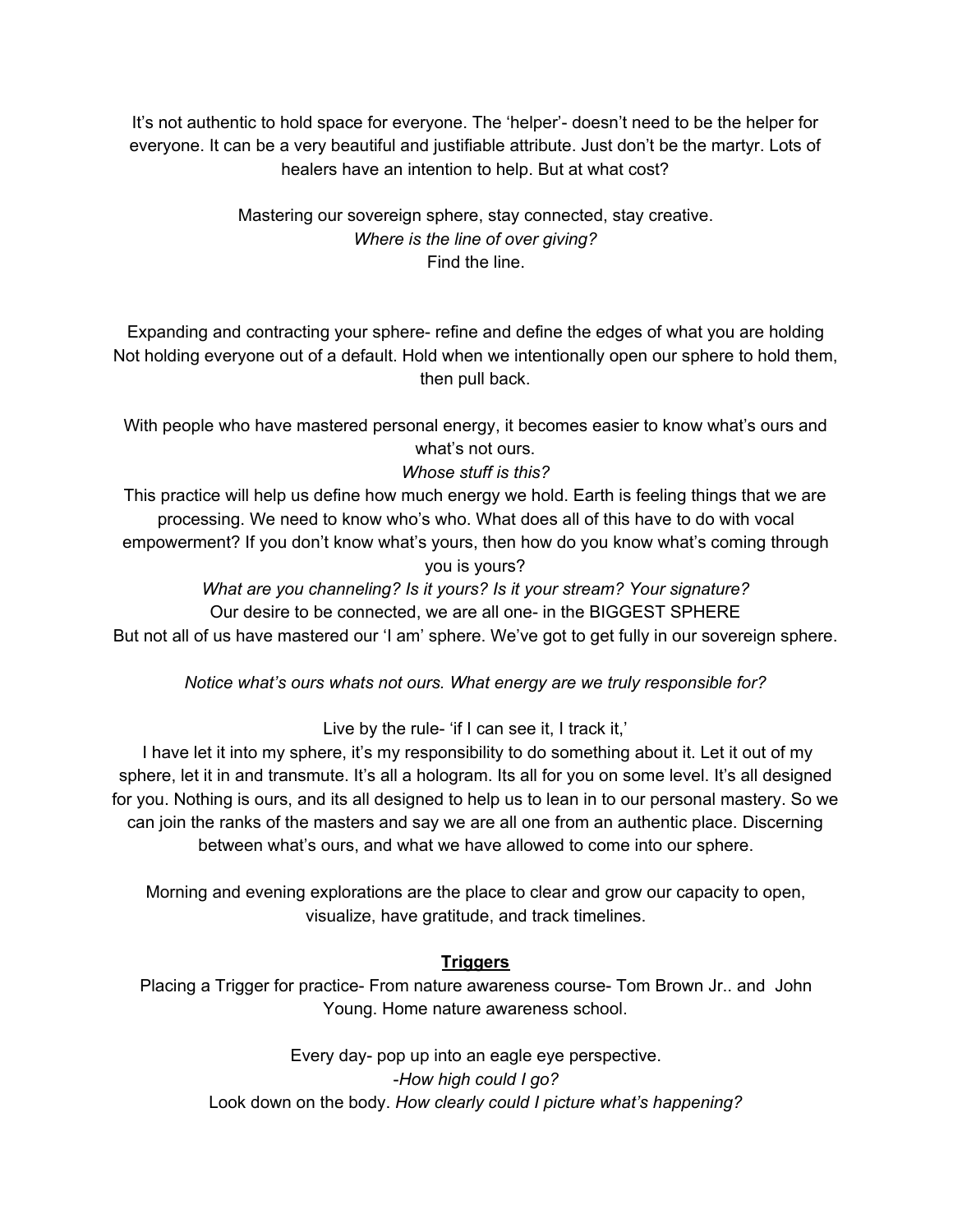*-What direction is the wind blowing? -Where is the nearest water? -Where is the nearest mountain stream?*

Practice natural tracking- getting a sense of the surroundings, knowing what's going to happen.

It can be an alarm clock or a train whistle. Something you know is going to happen multiple times a day

#### **Practice**

Choose a trigger, write it down, abide by it every day. Pop into sphere, and get a birds eye view of the land around you. Occupy a larger space. 30 second practice, several times a day. Tone, view, tone home, move on with the day.

> Bring this into spherical exploration. Use sound to penetrate through space. like a flashlight through sound. Put a lightbulb at the end of your tone. Explore a 360 degree spherical vision around you.

Explore different kind of sounds. *What's your body doing?* Open up your spine, get into a comfortable position. Link these three things together.

I'm not going to give you exact sounds to activate these awarenessesyou are unique fingerprint, what works for you is unique to you.

#### **Praying**

Use spheres to send light, love, openness to beings to share your heart. Sending thoughts and prayers to beings. Housekeeping to create the space- send to each of you, students, see you in your spheres, and then a sphere around the room to feel connected.

To have influence over a situation, track what images, thoughts, spheres you are sending consciously or unconsciously, Wrapping them into spheres.

> Work with vowelsthese are doorways in- between your connection to source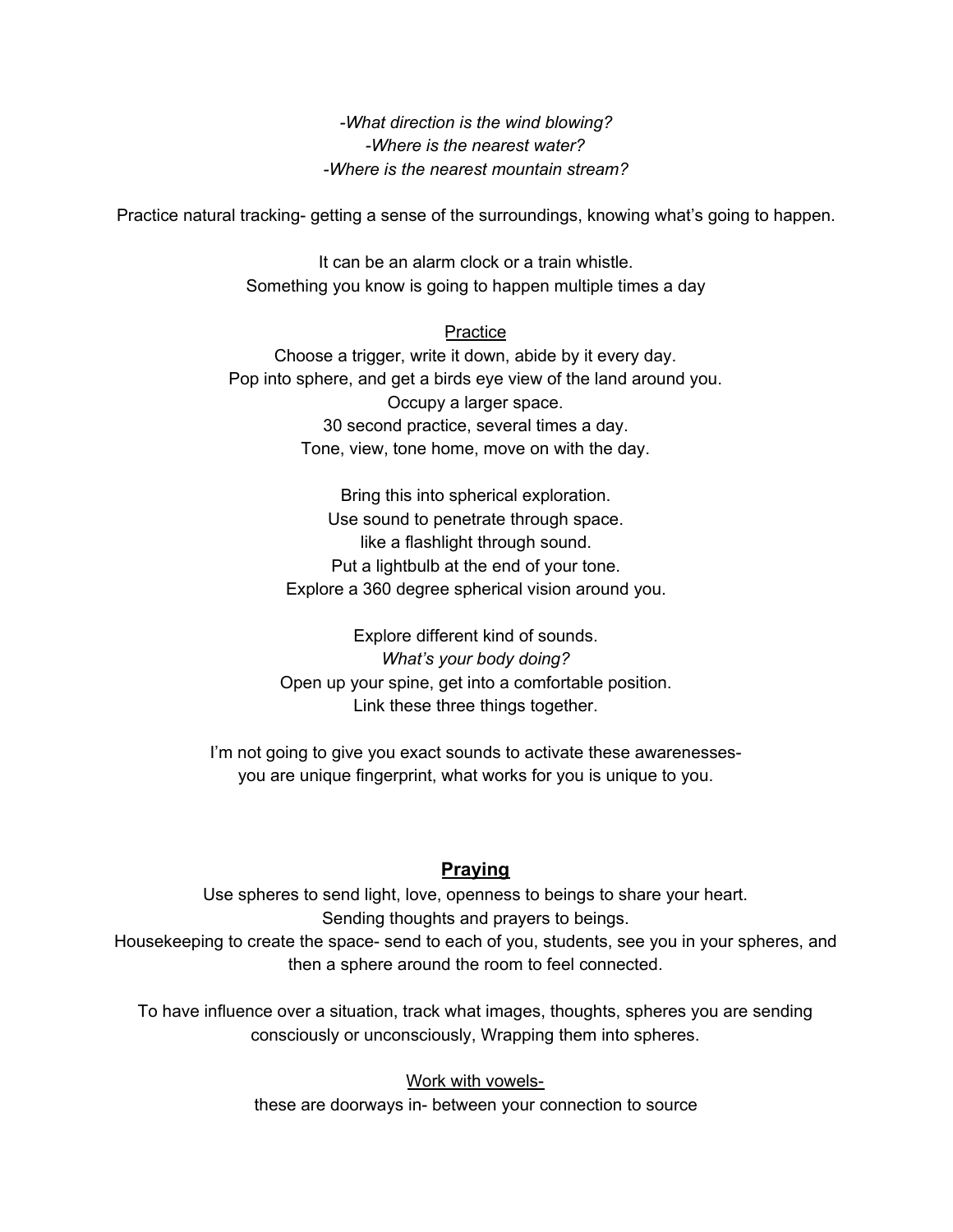Let your spirit take over Let the soul come in Let your soul guide the shape of your mouth Match the vision within you to come out

What is the shape your mouth and body makes with 'eeeee' Kind of nasal-y, use tongue to make sound sharper, shorter *Can make a laser?* Ooo, oooohhh, naturally makes a rounder space key codes, discover them, feel the shape these sounds are making

Band of light- bend the ray Starting with eeeee, then ooooo. Get a laser that spins a band of light around you. Making a lap around your sphere then spin it and turn it on its side. Make an engagement ring to yourself.

This training is about getting all parts of us online Move, speak, sing, flow as one voice, as one force of nature

Dream time can become lucid dojo- bringing the sphere into your dreaming. You can meet me in the Band of Light Home Dome to practice spheres and magic.

#### For lucid dreaming-

Create a ritual for yourself before going to sleep 1st 15 minutes and last 15 minutes of your day Most potent times of the day to program your reality Many mystery schools understand this- in between veils are doorways to program our reality

Art of dreaming- Carlos Castaneta- book recommendation <https://www.amazon.com/Art-Dreaming-Carlos-Castaneda/dp/006092554X>

Look at your hands in your dream to wake up. Composing a poem to program reality before bed. Create a bridge from the last thing you do to the first thing you do. Maintain connection to energy of ritual.

Think of the dreamtime as a limitless field of intention All of a sudden we can get things done Building into the future in the dreamtime

Most of us are dreaming by default, going through psychological processes Once we get into space, get lucid, All of a sudden, we are in the captain's chair.